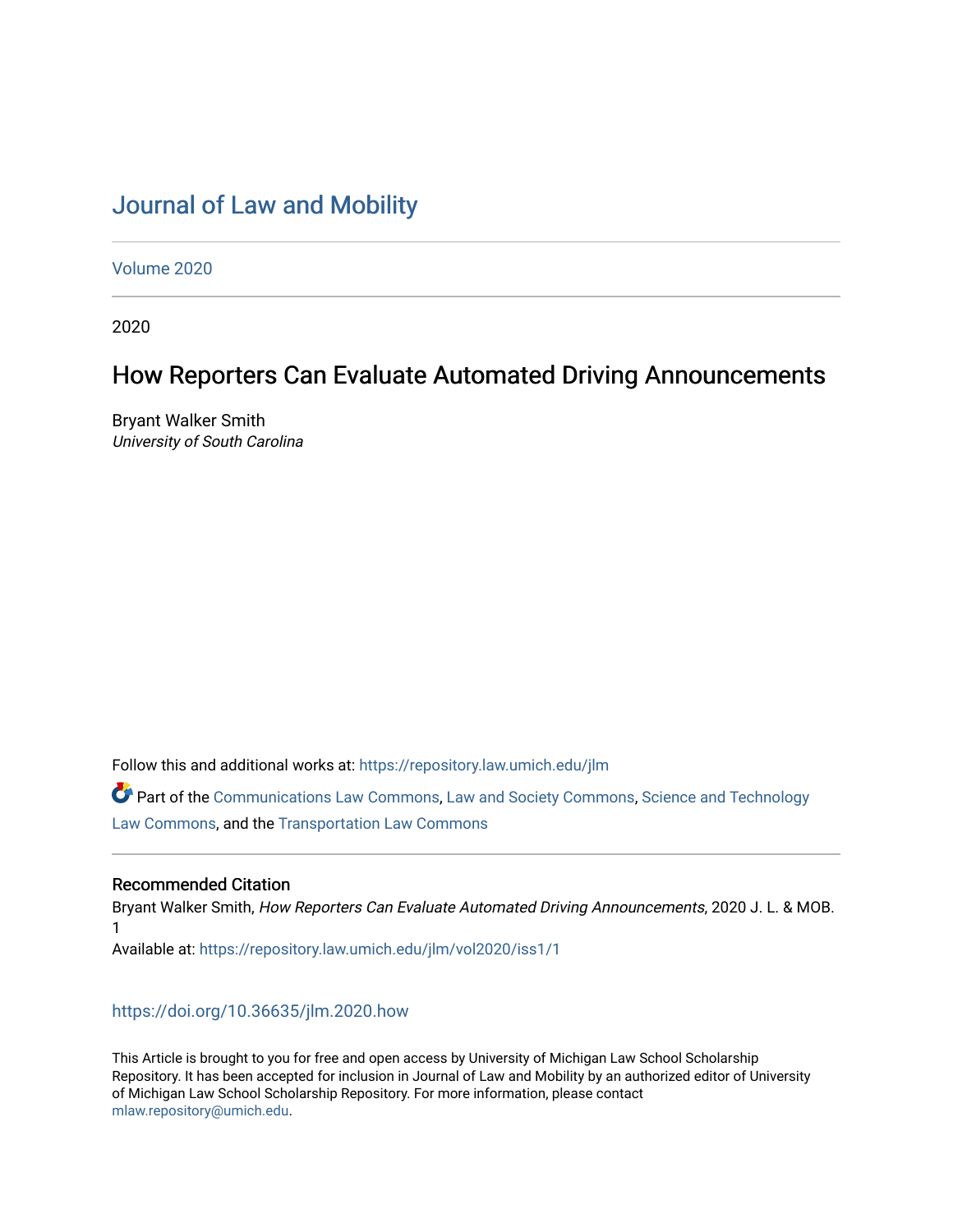#### BRYANT WALKER SMITH

# Cite as: Bryant Walker Smith, *How Reporters Can Evaluate Automated Driving Announcements*, 2020 J. L. & MOB. 1. *This manuscript may be accessed online at* https://futurist.law.umich.edu

*and at* https://repository.law.umich.edu/jlm/*.*

This article identifies a series of specific questions that reporters can ask about claims made by developers of automated motor vehicles ("AVs").<sup>1</sup> Its immediate intent is to facilitate more critical, credible, and ultimately constructive reporting on progress toward automated driving. In turn, reporting of this kind advances three additional goals. First, it encourages AV developers to qualify and support their public claims. Second, it appropriately manages public expectations about these vehicles. Third, it fosters more technical accuracy and technological circumspection in legal and policy scholarship.

This third purpose goes to the core of this interdisciplinary journal. Legal and policy scholarship about emerging technologies often relies at least in part on popular reporting. On one hand, this reporting can provide timely and accessible insights into these technologies, particularly when the scientific literature cannot. On the other hand, this reporting can reflect misconceptions based on incomplete information supplied by self-interested developers misconceptions that are then entrenched through legal citation. For example, I have pushed back against claims that automated driving will be a panacea,<sup>2</sup>

<sup>1</sup>. These questions first appeared in *Questions to Ask About AV Announcements*, LAW OF THE NEWLY POSSIBLE, www.newlypossible.org/wiki/index.php?title=Questions [\\_ to\\_ Ask\\_About\\_AV\\_Announcements](http://www.newlypossible.org/wiki/index.php?title=Questions_to_Ask_About_AV_Announcements) (last updated Oct. 14, 2019). This article updates and explains them.

<sup>2</sup>*. See* Bryant Walker Smith, *How Governments Can Promote Automated Driving*, 47 N.M. L. REV. 99 (2017); Bryant Walker Smith, *Managing Autonomous Transportation Demand*, 52 SANTA CLARA L. REV. 1401 (2012).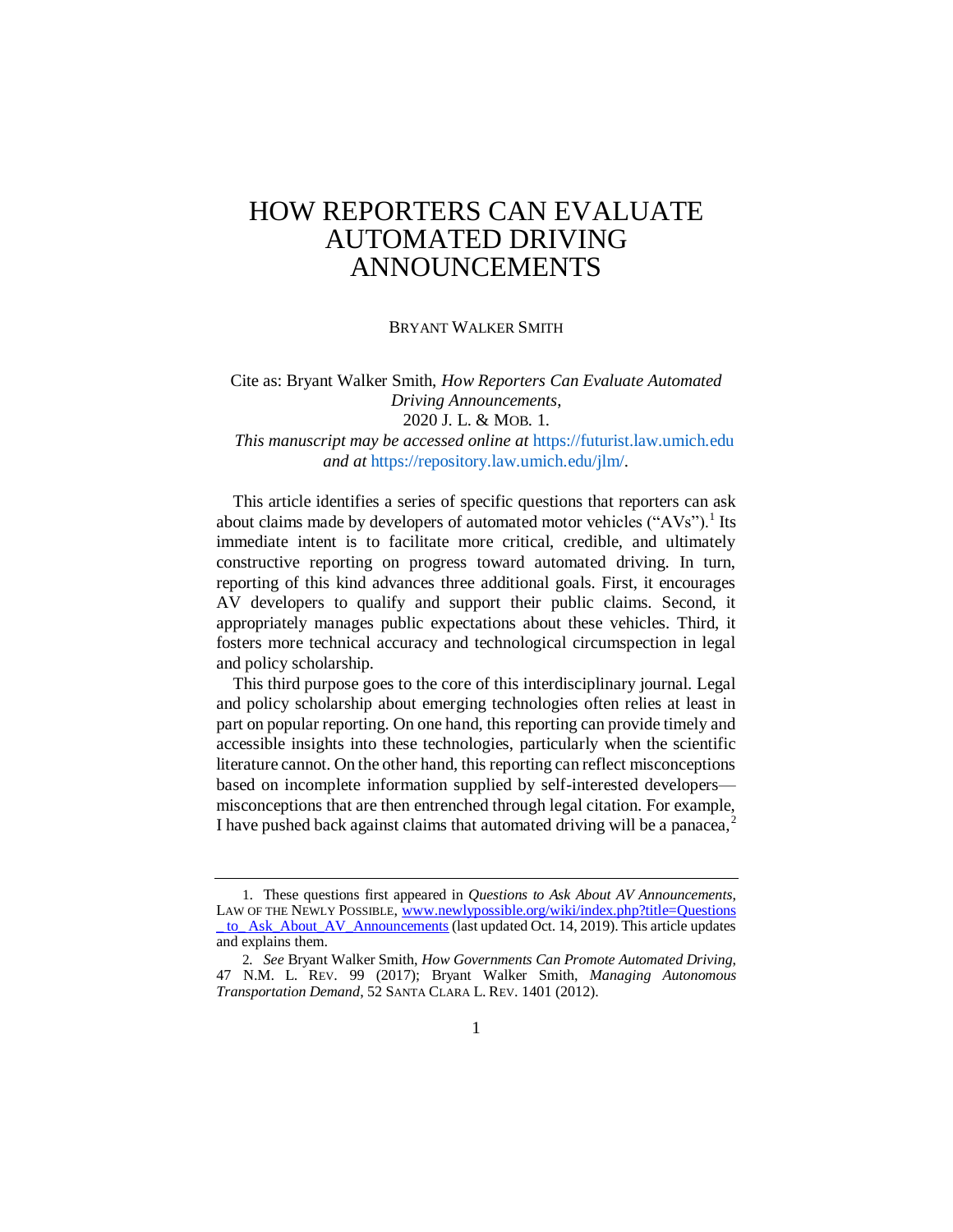that its technical challenges have long been "solved,"<sup>3</sup> and that nontechnical issues involving regulation, liability, popularity, and philosophy are therefore the paramount obstacles to deployment.<sup>4</sup>

Common to many of these misconceptions is the question of whether automated driving is finally here. AVs were 20 years away from the late 1930s until the early 2010s and have been about five years away ever since. This is clearly a long history of misplaced optimism, but more recent predictions, while still moving targets, are now proximate enough to realistically drive decisions about investment, planning, and production. Indeed, of the companies that claim to be even closer, some really are—at least to automated driving of some kind.

The "what" of these predictions matters as much as the "when," and the leading definitions document for automated driving—SAE J3016—is helpful for understanding this what.<sup>5</sup> The figure below offers a gloss on these definitions, including the widely (mis)referenced levels of driving automation. No developer has credibly promised level 5 (full automation) anytime soon. But many are working toward various applications of level 4 (high automation), which could, depending on their implementation, include everything from low-speed shuttles and delivery robots to traffic jam automation features and automated long-haul trucks. When anything approaching level 5 does becomes a reality, it will likely be an afterthought in a world that has already been revolutionized in a hundred other ways.

<sup>3</sup>*. See* Bryant Walker Smith, *Automated Driving and Product Liability*, 2017 MICH. ST. L. REV. 1, (2017); Bryant Walker Smith, *A Legal Perspective on Three Misconceptions in Vehicle Automation*, *in* LECTURE NOTES IN MOBILITY: ROAD VEHICLE AUTOMATION 85 (Gereon Meyer & Sven Beiker eds., 2014).

<sup>4</sup>*. See* Bryant Walker Smith, *Automated Vehicles Are Probably Legal in the United States*, 1 TEX. A&M L. REV. 411 (2014); Bryant Walker Smith, *supra* note 3 (discussing product liability); Bryant Walker Smith, *The Trolley and the Pinto: Cost-Benefit Analysis in Automated Driving and Other Cyber-Physical Systems*, 4 TEX. A&M L. REV. 197 (2017).

<sup>5</sup>. SAE INT'L, J3016, TAXONOMY AND DEFINITIONS FOR TERMS RELATED TO DRIVING AUTOMATION SYSTEMS FOR ON-ROAD MOTOR VEHICLES (last updated June 15, 2018), [https://www.sae.org/standards/content/j3016\\_201806](https://www.sae.org/standards/content/j3016_201806) [hereinafter SAE J3016]. The term "automated vehicle" deviates slightly from SAE J3016 but is nonetheless widely accepted. *See, e.g.*, U.N. ECON. COMM'N FOR EUR., RESOLUTION ON THE DEPLOYMENT OF HIGHLY AND FULLY AUTOMATED VEHICLES IN ROAD TRAFFIC (Oct. 2019), [unece.org/trans/resources/publications/transwp1publications/2019/resolution](http://www.unece.org/trans/resources/publications/transwp1publications/2019/resolution-on-the-deployment-of-highly-and-fully-automated-vehicles-in-road-traffic/doc.html)[on-the-deployment-of-highly-and-fully-automated-vehicles-in-road-traffic/doc.html;](http://www.unece.org/trans/resources/publications/transwp1publications/2019/resolution-on-the-deployment-of-highly-and-fully-automated-vehicles-in-road-traffic/doc.html) U. S. DEP'T OF TRANSP., USDOT AUTOMATED VEHICLES ACTIVITIES (last updated Feb. 7, 2020), [https://www.transportation.gov/AV;](https://www.transportation.gov/AV) Final Act, With Comments: Uniform Automated Operation of Vehicles Act (2019), [https://www.uniformlaws.org](https://www.uniformlaws.org/HigherLogic/System/DownloadDocumentFile.ashx?DocumentFileKey=a78d1ab0-fac8-9ea1-d8f2-a77612050e6e&forceDialog=0)  [/HigherLogic/System/DownloadDocumentFile.ashx?DocumentFileKey=a78d1ab0](https://www.uniformlaws.org/HigherLogic/System/DownloadDocumentFile.ashx?DocumentFileKey=a78d1ab0-fac8-9ea1-d8f2-a77612050e6e&forceDialog=0) [fac8-9ea1-d8f2-a77612050e6e&forceDialog=0.](https://www.uniformlaws.org/HigherLogic/System/DownloadDocumentFile.ashx?DocumentFileKey=a78d1ab0-fac8-9ea1-d8f2-a77612050e6e&forceDialog=0) However, the levels of automation generally describe features on vehicles rather than the vehicles themselves. *See* SAE J3016.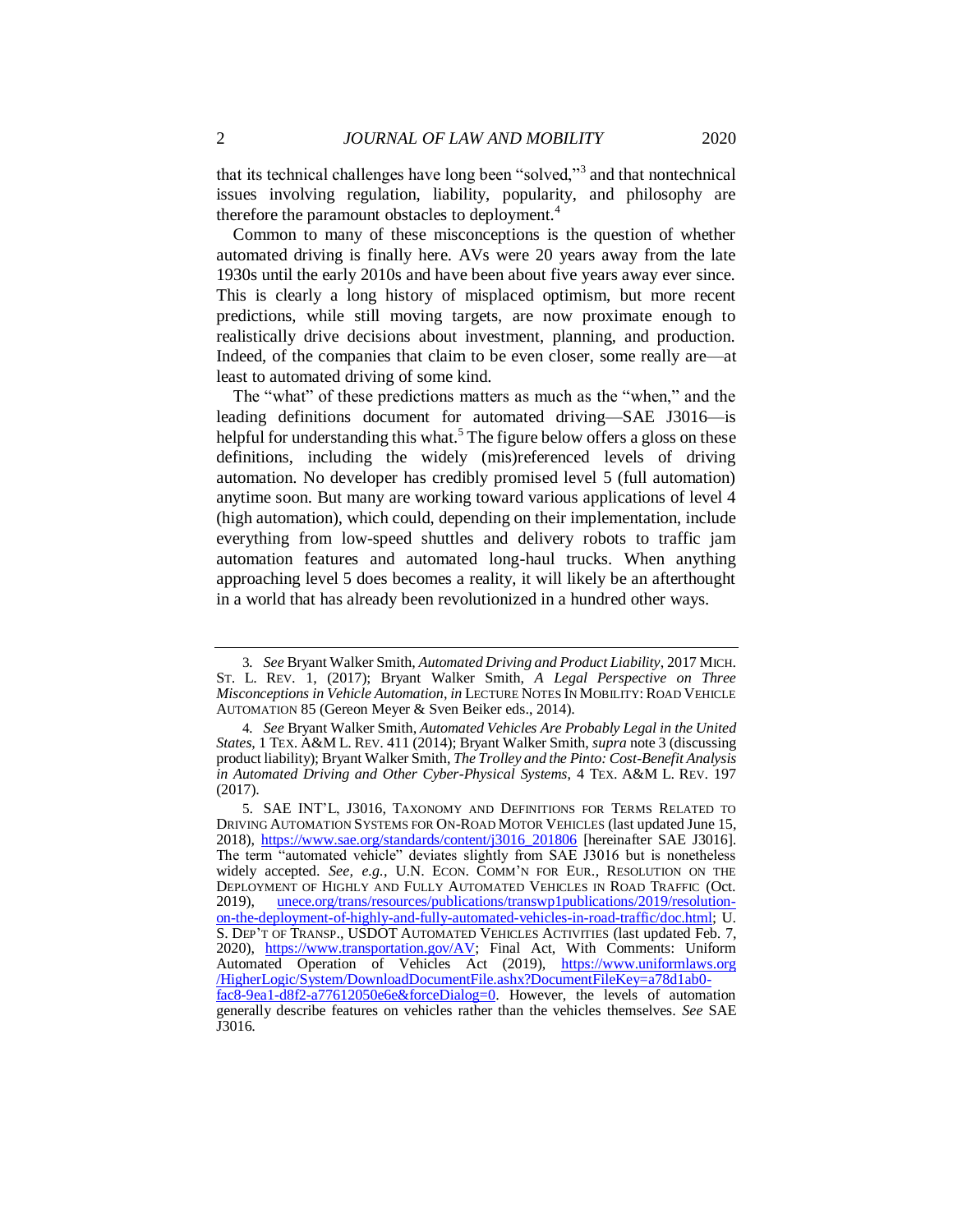## **Figure: A Gloss on SAE J3016**<sup>6</sup>

## **Your role in driving automation**

Driving involves paying attention to the vehicle, the road, and the environment so that you can steer, brake, and accelerate as needed. If you're expected to pay attention, you're still driving -- even when a vehicle feature is assisting you with steering, braking, and/or accelerating. (Driving may have an even broader legal meaning.)

## **Types of trips**

- A. You must drive for the entire trip
- B. You will need to drive if prompted in order to maintain safety
- C. You will need to drive if prompted in order to reach your destination
- D. You will not need to drive for any reason, but you may drive if you want
- E. You will not need to drive for any reason, and you may not drive

## **Types of vehicles**

- A. Vehicles you can drive
- B. Vehicles you can't drive

### **Types of vehicle features**

These are the levels of driving automation. They describe features in vehicles rather than the vehicles themselves. This is because a vehicle's feature or features may not always be engaged or even available.

The operational design domain ("ODD") describes when and where a feature is specifically designed to function. For example, one feature may be designed for freeway traffic jams, while another may be designed for a particular neighborhood in good weather.

By describing a feature's level of automation and operational design domain, the feature's developer makes a promise to the public about that feature's capabilities.

<sup>6</sup>. This first appeared at *Automated Driving Definitions*, LAW OF THE NEWLY POSSIBLE, [http://newlypossible.org/wiki/index.php?title=Automated\\_Driving\\_Definitio](http://newlypossible.org/wiki/index.php?title=Automated_Driving_Definitions)  [ns](http://newlypossible.org/wiki/index.php?title=Automated_Driving_Definitions) (last updated Aug. 1, 2018).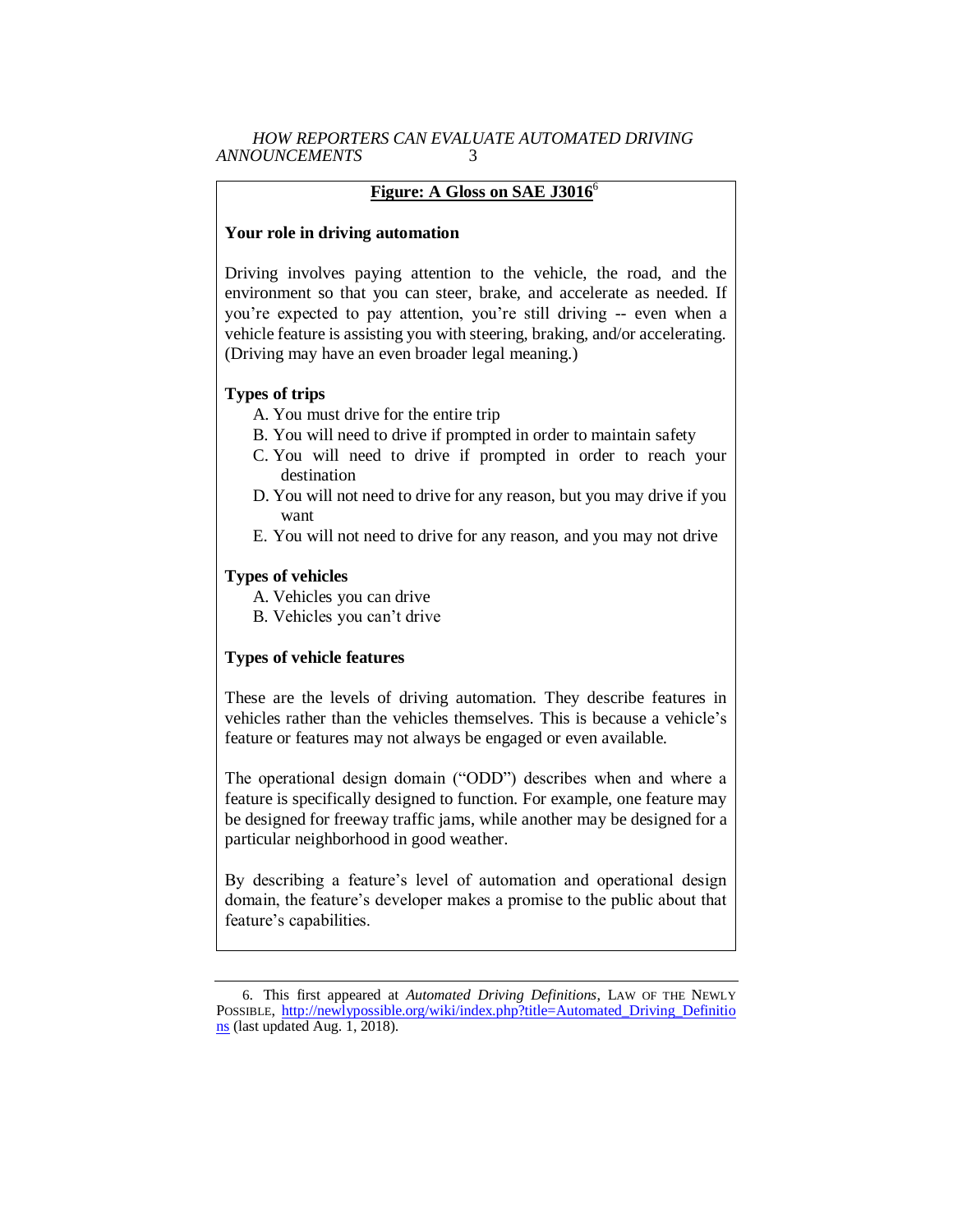*Assisted driving features*

L0: You're driving

L1: You're driving, but you're assisted with either steering or speed

L2: You're driving, but you're assisted with both steering and speed

*Automated driving features*

L3: You're not driving, but you will need to drive if prompted in order to maintain safety

L4: You're not driving, but either

a) you will need to drive if prompted in order to reach your destination (in a vehicle you can drive) or

b) you will not be able to reach every destination (in a vehicle you can't drive)

L5: You're not driving, and you can reach any destination

As the following questions for reporters make clear, automated driving is much more than just a level of automation. The questions, which fall into five overlapping categories (human monitoring, technical definitions, deployment, safety, and reevaluation), are:

#### **1. Human monitoring**

1.1. Is a person monitoring the AV from inside the vehicle? Why? Are they always paying attention? How can they intervene? How often do they intervene? How are they supervised?

1.2. Is a person monitoring the AV from outside the vehicle? Why? Are they always paying attention? How can they intervene? How often do they intervene? How are they supervised?

1.3. Is a person monitoring the AV from a remote center? Why? Are they always paying attention? How can they intervene? How often do they intervene? How are they supervised?

1.4. What are specific examples of difficult scenarios in which a person did not intervene? In which a person unnecessarily intervened? In which a person necessarily intervened? What form did this intervention take?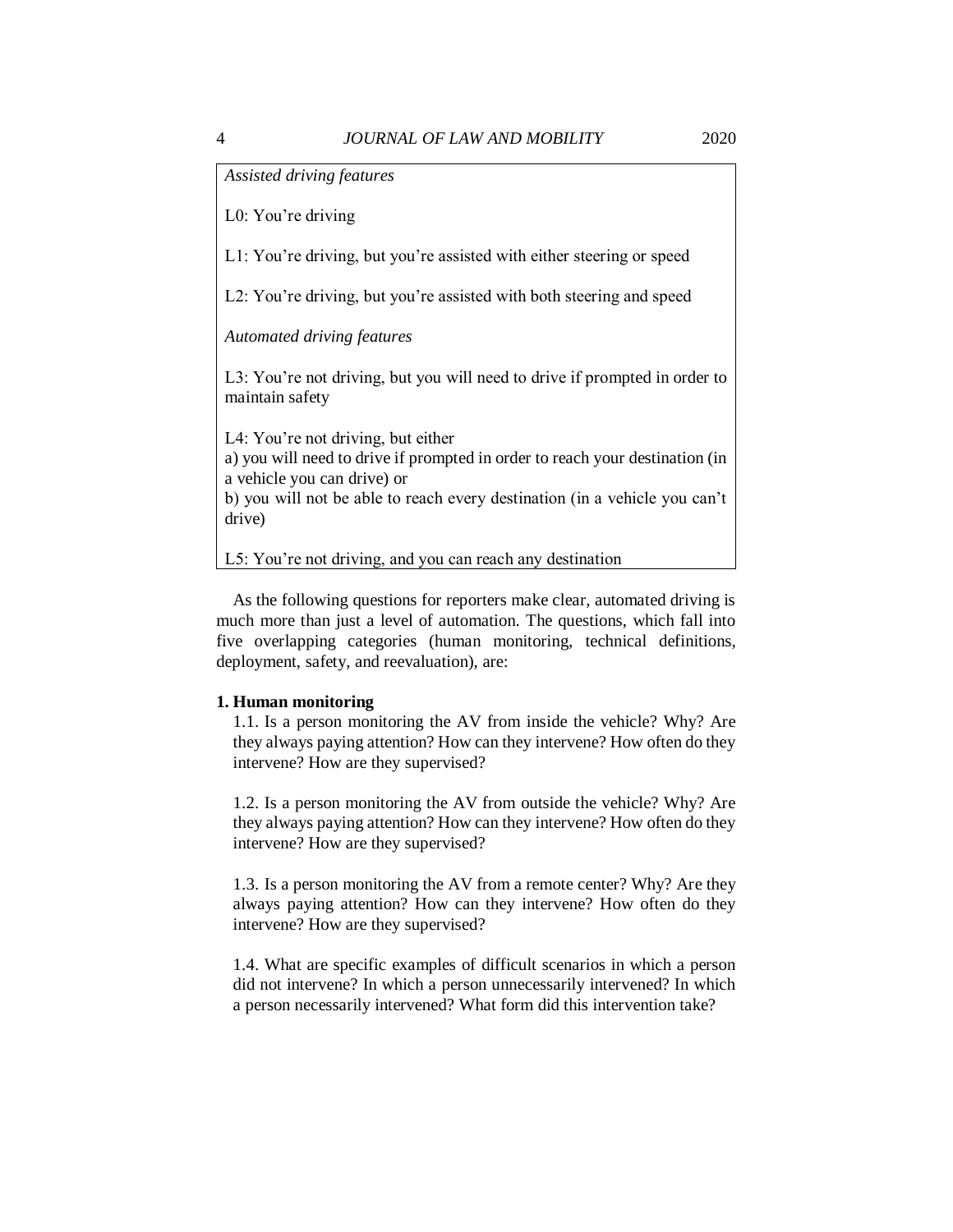1.5. At any moment, what is the ratio between the number of people who are monitoring and the number of AVs that are deployed?

## **2. Technical definitions**

2.1. What level of automation corresponds to the design intent for the AV? What level of automation corresponds to how the AV is actually being operated?

2.2. In what environment is the AV operating? On roads open to other motor vehicles? To bicyclists? To pedestrians?

2.3. What infrastructure, if any, has been changed or added to support the AV in this environment?

2.4. If the AV perceives that its path is obstructed, what does it do? For example, does it wait for the obstruction to clear, wait for a person to intervene, or plan and follow a new path?

#### **3. Deployment**

3.1. What is the AV's deployment timeline? For how long will it be deployed? Is this a temporary or permanent service?

3.2. Who can buy the AV or its automated driving feature? Under what conditions?

3.3. Who can ride in, receive products or services from, or otherwise use the AV? Under what conditions?

3.4. As part of the deployment, who is paying whom? For what?

3.5. What promises or commitments has the developer of the AV made to governments and other project partners?

3.6. What previous promises, commitments, and announcements has the developer made about their AVs? Have they met them? Do they still stand by them? What has changed, and what have they learned? Why should we believe them now?

## **4. Safety**

4.1. Why do the developer of the AV and any companies or governments involved in its deployment think that the deployment is reasonably safe? Why should we believe them?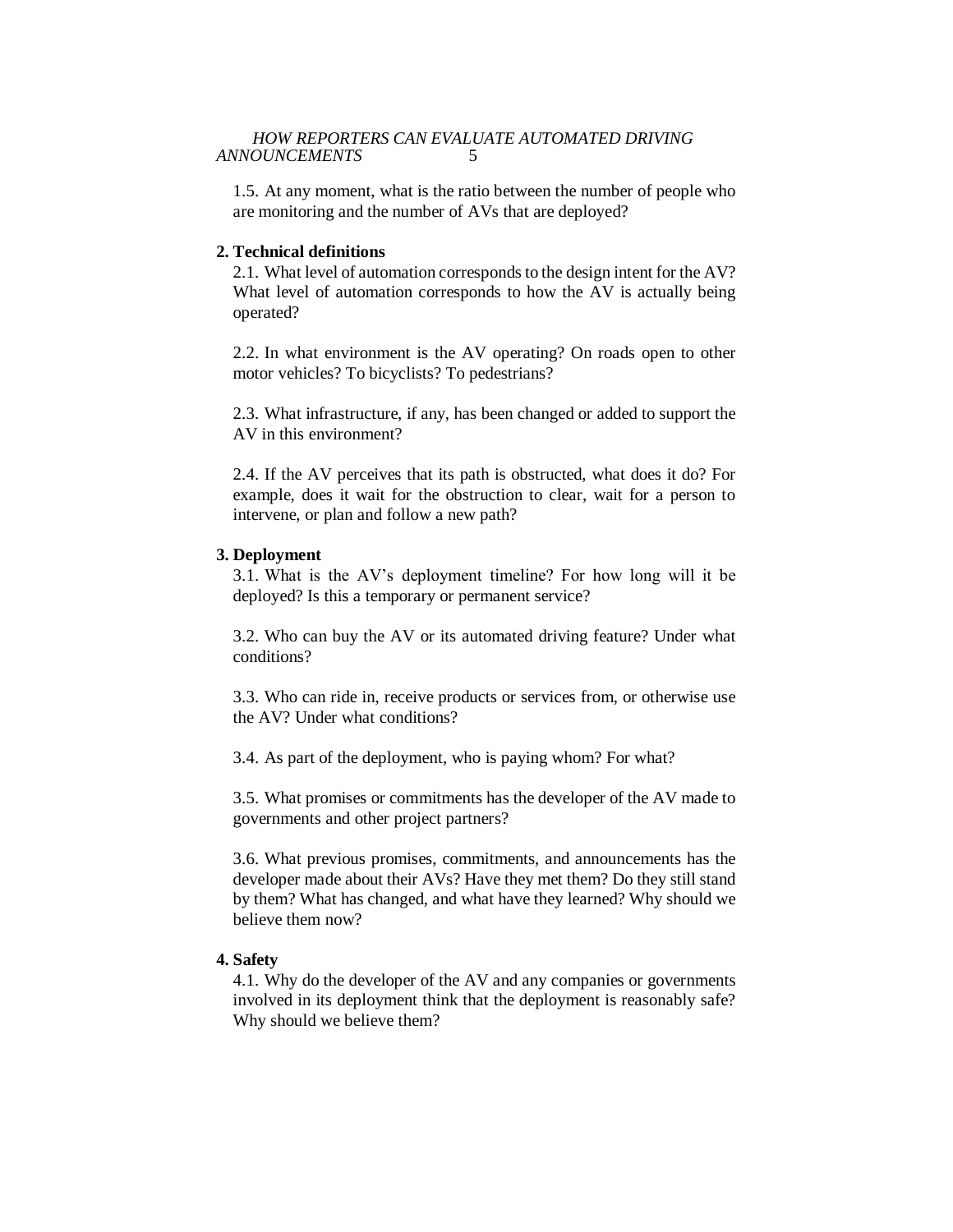4.2. What will the developer of the AV and any companies or governments involved in its deployment do in the event of a crash or other incident?

#### **5. Reevaluation**

5.1. Might the answers to any of these questions change during the deployment of the AV? How and why? What will trigger that change?

The remainder of this article explores these questions with a view toward assessing the reality behind a given automated driving announcement or activity. To this end, it is important to understand that a vehicle that requires an attentive safety driver is not truly an automated vehicle. Aspirational, yes. But actual, no. This point underlies many of the questions that follow.

#### HUMAN MONITORING

# *Is a person monitoring the AV from inside the vehicle? Why? Are they always paying attention? How can they intervene? How often do they intervene? How are they supervised?*

Imagine that as you are boarding a plane, the captain announces that "I'll be using autopilot today. We'll be pushing off shortly. Have a nice flight." How do you feel?

Now imagine that the captain instead announces that "*You'll* be using autopilot today, because I'm getting off. *You'll* be pushing off shortly. Have a nice flight." How do you feel now?

Just as there is a significant difference between these two scenarios, automated driving under the supervision of a safety driver is not the same as automated driving without this supervision. Yet news headlines, ledes, and even entire articles often describe only "driverless" vehicles—even when those vehicles are supervised by at least one trained safety driver who is physically present for every trip.

This confusion has consequences. Casual readers (and even reporters) may believe that an automated driving project is far more technically advanced or economically feasible than it really is. They may therefore be more likely to look for nontechnical explanations for the seemingly slow rollout of automated vehicles. Ironically, they may also discount truly significant news, such as Waymo's recent decision to remove safety drivers from some of its vehicles.<sup>7</sup>

Reporters should therefore ask whether an automated vehicle is being

<sup>7</sup>. Dan Chu, *Waymo One: A year of firsts*, WAYMO, (Dec. 5, 2019), [https://blog.waymo.com/2019/12/waymo-one-year-of-firsts.html.](https://blog.waymo.com/2019/12/waymo-one-year-of-firsts.html)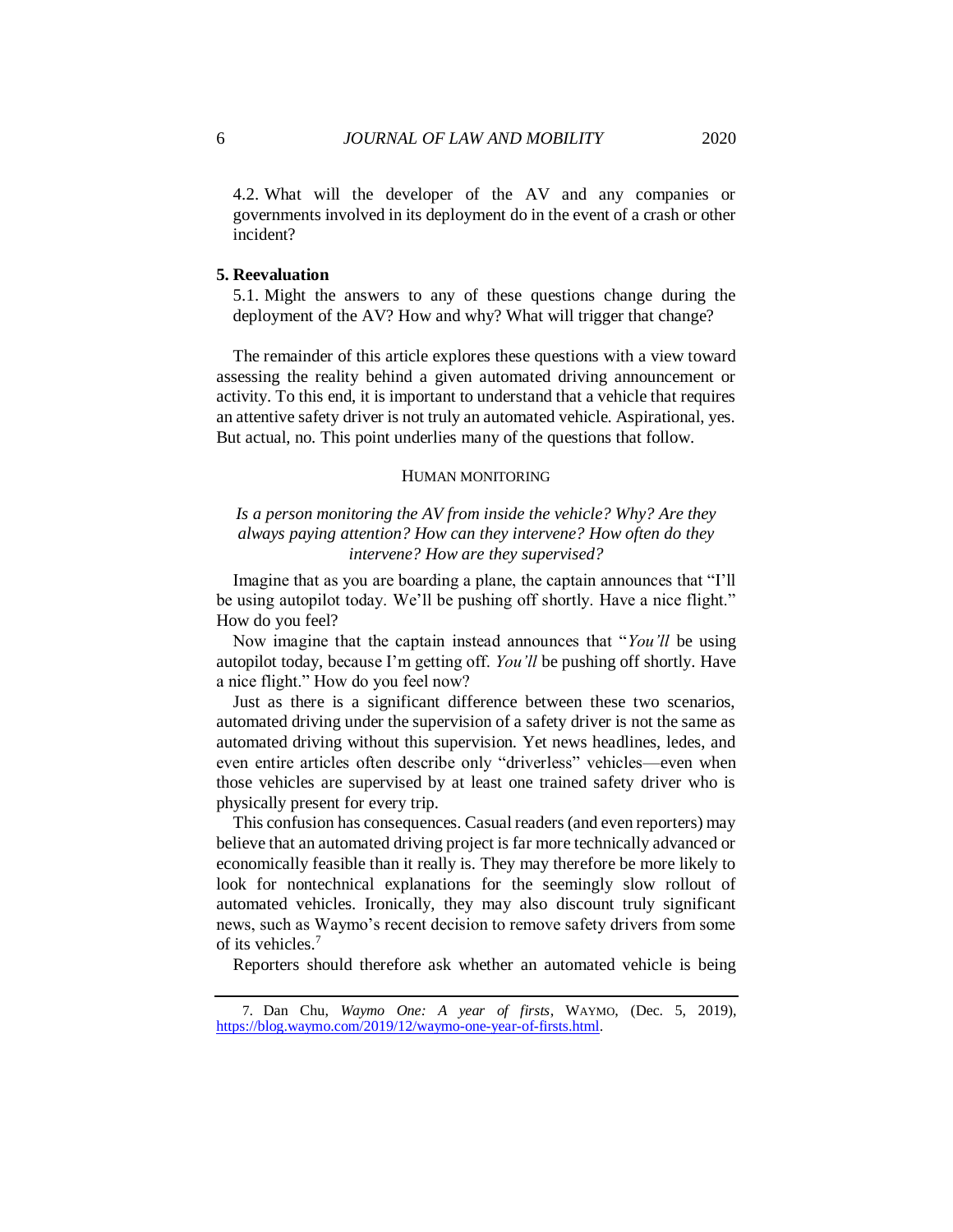operated with or without a safety driver inside it, and they should include the answer to this question in the first rather than the final paragraph of their stories. Related questions can then provide further context. Is the safety driver seated in the traditional driver's seat (if there is one) or elsewhere in the vehicle? Can they immediately brake, steer, and accelerate the vehicle? And, in the interest of safety, how are they supervised? As Uber's 2018 fatal crash tragically demonstrated, a system's machine and human elements can both be fallible.<sup>8</sup>

For the most part, an AV developer that uses safety drivers is not yet confident that its vehicles can reliably achieve an acceptable level of safety on their own. This is still true even if a vehicle completes a drive without any actual intervention by that safety driver. At least in the United States, alternative explanations for retaining the safety driver—to comply with ostensible legal requirements, to reassure passengers, or to perform nondriving functions—are generally lacking.

At the same time, AV developers might reach different conclusions about the requisite level of safety or the requisite level of confidence in that safety. To use a very limited analogy: A rock climber's rejection of ropes and harnesses probably says more about the climber's confidence than about their skill.

## *Is a person monitoring the AV from outside the vehicle? Why? Are they always paying attention? How can they intervene? How often do they intervene? How are they supervised?*

A safety driver might be present near rather than inside a vehicle. For example, a demonstration of a small delivery vehicle that is not designed to carry people may nonetheless involve a safety driver seated in a car that trails the delivery vehicle. Reliance on such a safety driver places a significant technical and economic asterisk on claims about the capabilities of these delivery vehicles. Because reliance on safety drivers also involves reliance on a robust communications system, reliance on them also introduces an additional issue of safety.

Tesla's recent introduction of its Smart Summon feature also shows why unoccupied does not necessarily mean driverless.<sup>9</sup> This feature does not reach the threshold for automated driving—and certainly not "full self-

<sup>8</sup>. In short: Both the design and the driver were lax on the assumption that the other would not be. *Cf*. NAT'L TRANSP. SAFTEY BD., NTSB - ADOPTED BOARD REPORT HAR-19/03 (Dec. 12, 2019), [https://dms.ntsb.gov/pubdms/search/document.cfm?docID=47](https://dms.ntsb.gov/pubdms/search/document.cfm?docID=479021&docketID=62978&mkey=96894)  [9021&docketID=62978&mkey=96894](https://dms.ntsb.gov/pubdms/search/document.cfm?docID=479021&docketID=62978&mkey=96894) (describing the factors that contributed to the crash).

<sup>9</sup>*. Introducing Software Version 10.0*, TESLA BLOG (Sept. 26, 2019), [https://www.tesla.com/blog/introducing-software-version-10-0.](https://www.tesla.com/blog/introducing-software-version-10-0)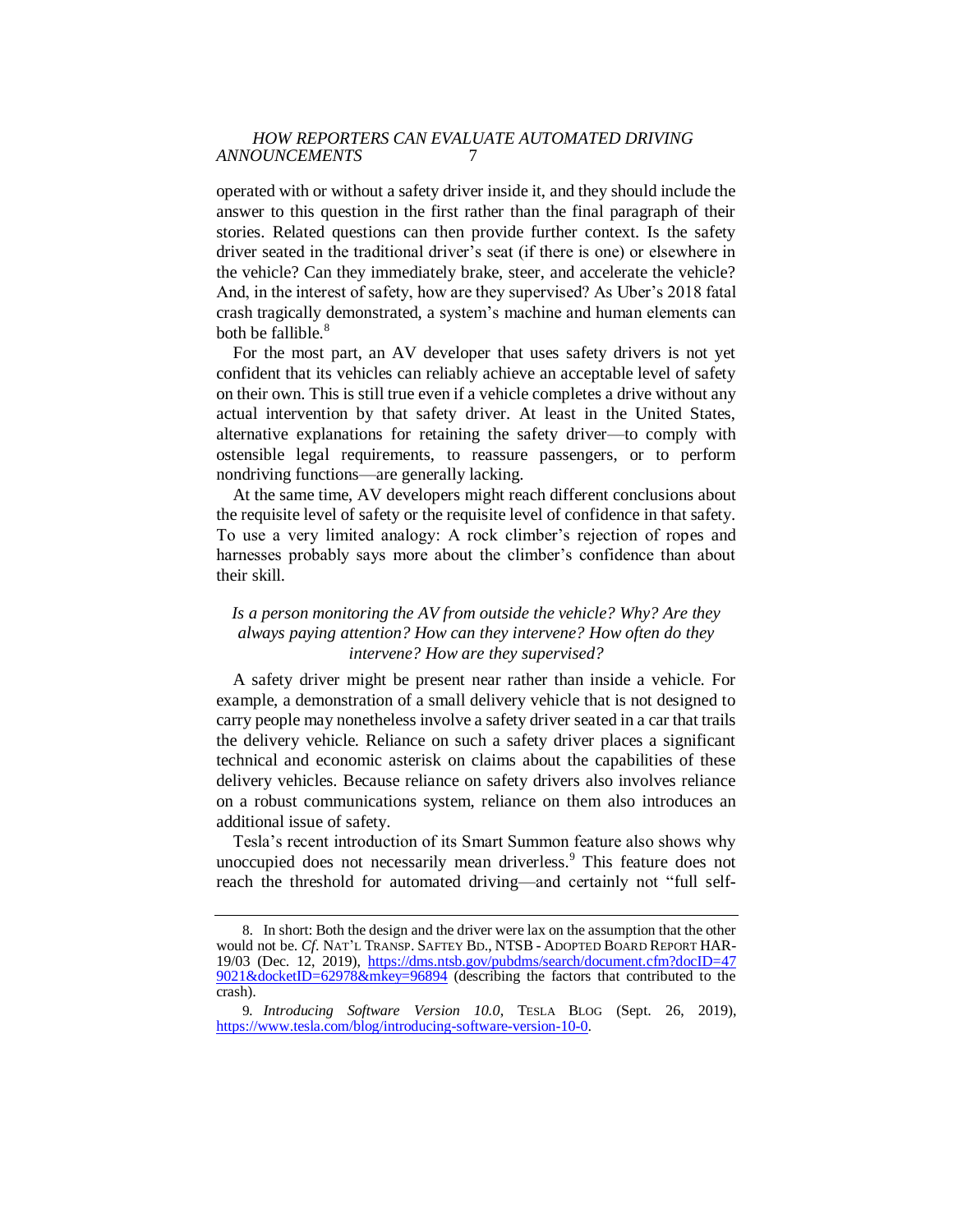driving"—because it is designed with the expectation that there will be a human driver who will supervise the vehicle from the outside and intervene to prevent harm. Emphasizing that the user is still a driver may help to temper claims and assumptions that could lead to the dangerous misuse of this driver assistance feature.

# *Is a person monitoring the AV from a remote center? Why? Are they always paying attention? How can they intervene? How often do they intervene? How are they supervised?*

For years, one of the more contentious issues in the automated driving community has involved what might be neutrally termed "remote facilitation of the driving task." This phrase encompasses a broad spectrum of potential roles performed by actors outside the vehicle—roles that are important to understanding the technical and safety claims made by developers of automotive technologies.

On one side of the spectrum lies remote driving, in which a human driver who may be many miles away from a vehicle uses a communications system to perceive the vehicle's driving environment and to steer, accelerate, and brake in real time—what SAE J3016 calls "performance of the dynamic driving task."<sup>10</sup> This remote driving is orthogonal to automated driving (in other words, neither its synonym nor its antonym). Indeed, some automated driving developers skeptical of remote driving are eager to differentiate the two in both language and law.

On the other side of the spectrum lies network monitoring. An automated driving company might maintain a facility in which human agents collectively monitor its AVs, communicate with the users of those vehicles, and coordinate with emergency responders. While stressing that their human agents are not performing the dynamic driving task, some AV developers have been vague about what specifically these agents are and are otherwise not doing.

Journalists, however, can be concrete in their questioning. They can ask whether there is a remote person assigned to or available for each vehicle, what that person does during the vehicle's normal operation, and what that person does in less common situations. For example, imagine that an AV approaches a crash scene and concludes that it cannot confidently navigate by itself. What role might a remote agent play? Might this person give the vehicle permission to proceed? Might they manually identify roadway objects that the AV could not confidently classify? Might they sketch a rough travel path for the AV to follow if the AV agrees? Might they direct the AV to follow the path even if the AV would otherwise reject it? Or might they

<sup>10</sup>. SAE J3016, *supra* note 5.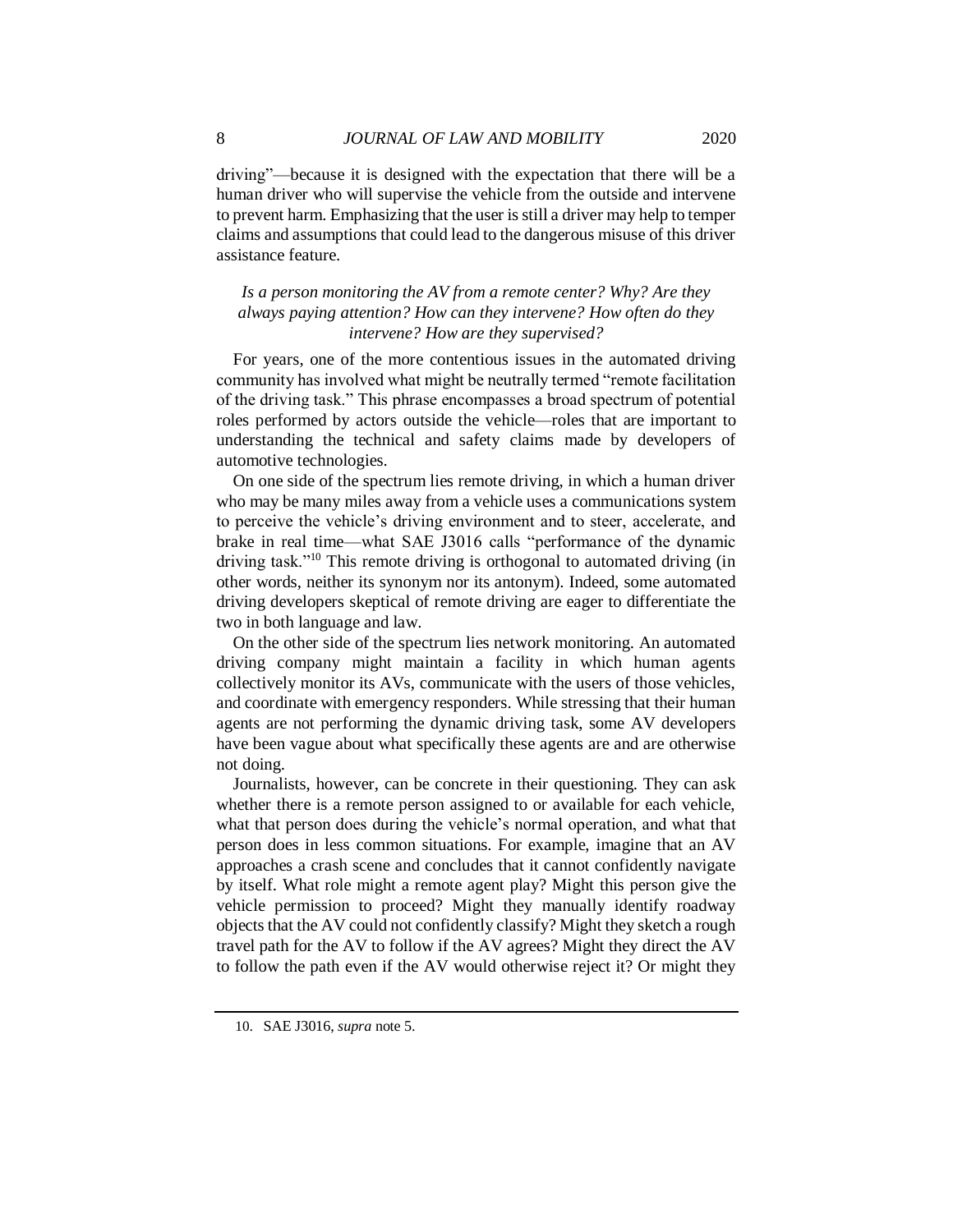actually relay specific steering, accelerating, and braking commands to the AV?

How a company answers these questions can provide insight into the maturity of its automated driving program. If the company uses physically present safety drivers in its deployments (as most still do), then these questions are largely speculative. But if the company plans to remove these safety drivers, then it should have careful and concrete answers. And if the company declines to share these answers, one might reasonably inquire why.

# *What are specific examples of difficult scenarios in which a person did not intervene? In which a person unnecessarily intervened? In which a person necessarily intervened? What form did this intervention take?*

While anecdotes alone are not enough to establish reasonable safety, they can be helpful in measuring progress. An automated driving developer that has been testing its vehicles will have stories about unusual situations that those vehicles (and their safety drivers) encountered. Many of these developers may be happy to share situations that the automated vehicle handled or could have handled without intervention. But pairing these with situations in which human intervention was necessary provides important context. And a company's willingness to share these more challenging stories demonstrates its trustworthiness.

# *At any moment, what is the ratio between the number of people who are monitoring and the number of AVs that are deployed?*

Economic feasibility offers another metric for automated driving—and one that is intertwined with technical feasibility. Economically, automated driving is both attractive and controversial in large part because, true to its name, it promises to reduce the need for human drivers. Asking whether this is in fact happening—that is, whether the ratio of human monitors to automated vehicles is less than 1.0—is another way to assess the technical progress of an automated driving program.

This may be especially helpful with respect to pilot projects involving specialized vehicles traveling at low speeds in limited areas such as airports, downtowns, and shopping malls. There have been and will likely continue to be numerous announcements about these projects across the country. But so long as these vehicles are deployed with at least one safety driver on board, their economic viability is unclear. After all, their hosts could have achieved (and could still achieve) the same functional benefits by simply deploying conventional fleets.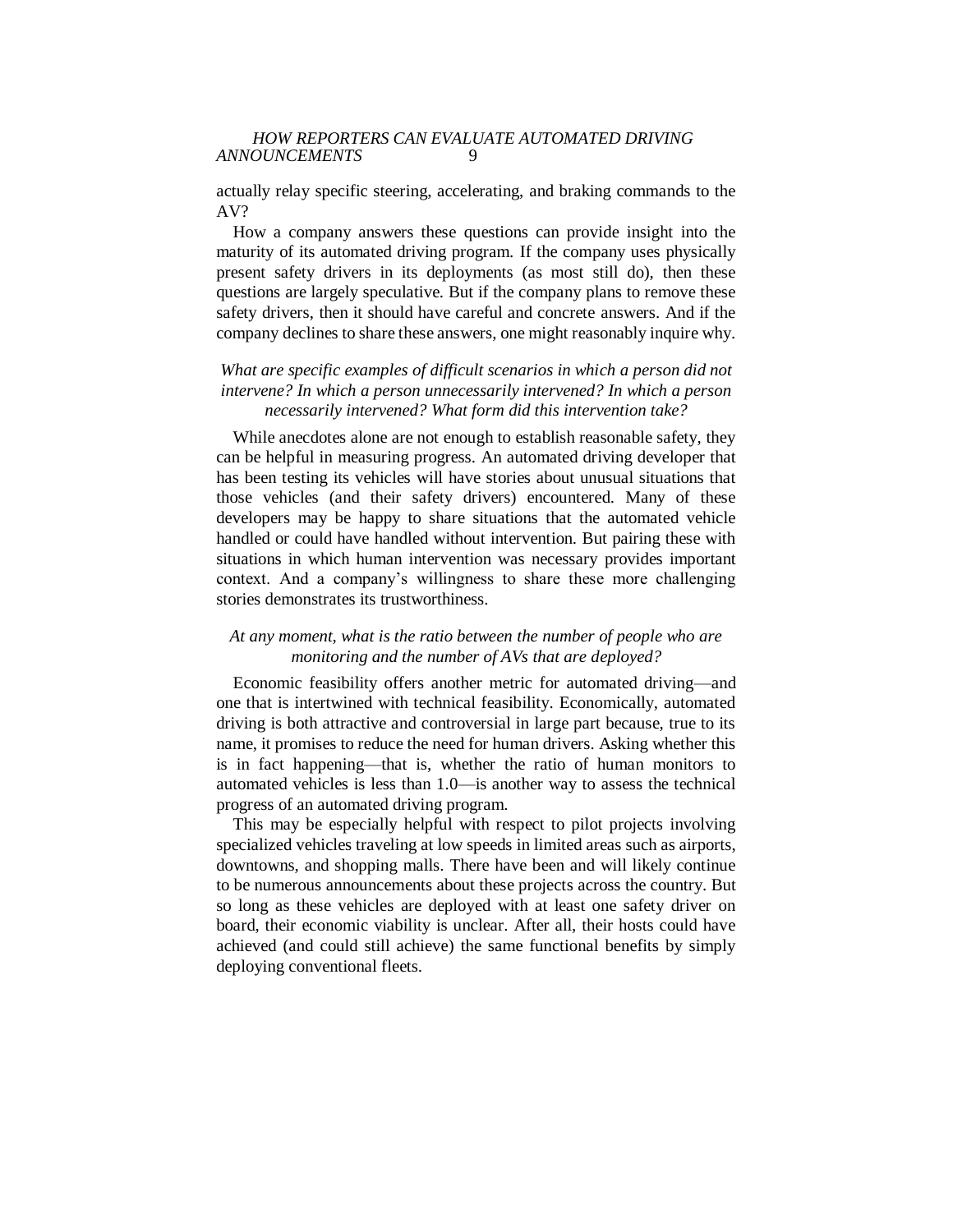#### TECHNICAL DEFINITIONS

## *What level of automation corresponds to the design intent for the AV? What level of automation corresponds to how the AV is actually being operated?*

Automated driving developers are almost certainly familiar, though not necessarily proficient, with the levels of driving automation defined in SAE J3016. They may even reference these levels in their announcements correctly or not. Understanding the levels may help to assess the claims.

Most automated driving development is focused on levels 3 and 4. On one side, levels 0, 1, and 2 are in fact driver assistance rather than automated driving, and a credible developer should not suggest otherwise. After all, features at these levels only work unless and until they don't, which is why a human driver is still needed to supervise them. On the other side, level 5 describes a feature that can operate everywhere that humans can drive today. But while this is the hope of many automated driving developers, it remains a distant one.

A confusing quirk in the levels of automation is the difference between what I call an aspirational level and what I call a functional level. The aspirational level describes what an automated driving developer hopes its system can achieve, whereas the functional level describes what the automated driving developer assumes its system can currently achieve. For example, most developers of low-speed automated shuttles envision level 4 automated driving, which would not require a human driver for safe operation. But most of these developers still keep their systems under the supervision of human safety drivers who are expected to pay attention, which corresponds to level 2 rather than level 4. Nonetheless, because SAE J3016 focuses on design intent, developers of these systems correctly characterize them as level 4 (the aspirational level) rather than level 2 (the functional  $level$ ). $^{11}$ 

Similarly, California's Department of Motor Vehicles considers automated vehicles that are merely being tested to be "autonomous" even though their safe operation still requires a human safety driver.<sup>12</sup> Otherwise, rules requiring a safety driver absent specific permission otherwise would

<sup>11</sup>. SAE J3016, *supra* note 5 (explaining the developer of a feature determines its level of automation).

<sup>12</sup>*. C.f.*, *Key Autonomous Vehicle Definitions*, STATE OF CALIFORNIA DEPARTMENT OF MOTOR VEHICLES, [https://www.dmv.ca.gov/portal/dmv/detail/vr/autonomous/def](https://www.dmv.ca.gov/portal/dmv/detail/vr/autonomous/definitions)  [initions](https://www.dmv.ca.gov/portal/dmv/detail/vr/autonomous/definitions) (last visited March 9, 2020) (The California DMV defines an "autonomous test vehicle" as "a vehicle that has been equipped with technology that is a combination of both hardware and software that, when engaged, performs the dynamic driving task, but requires a human test driver or a remote operator to continuously supervise the vehicle's performance of the dynamic driving task.").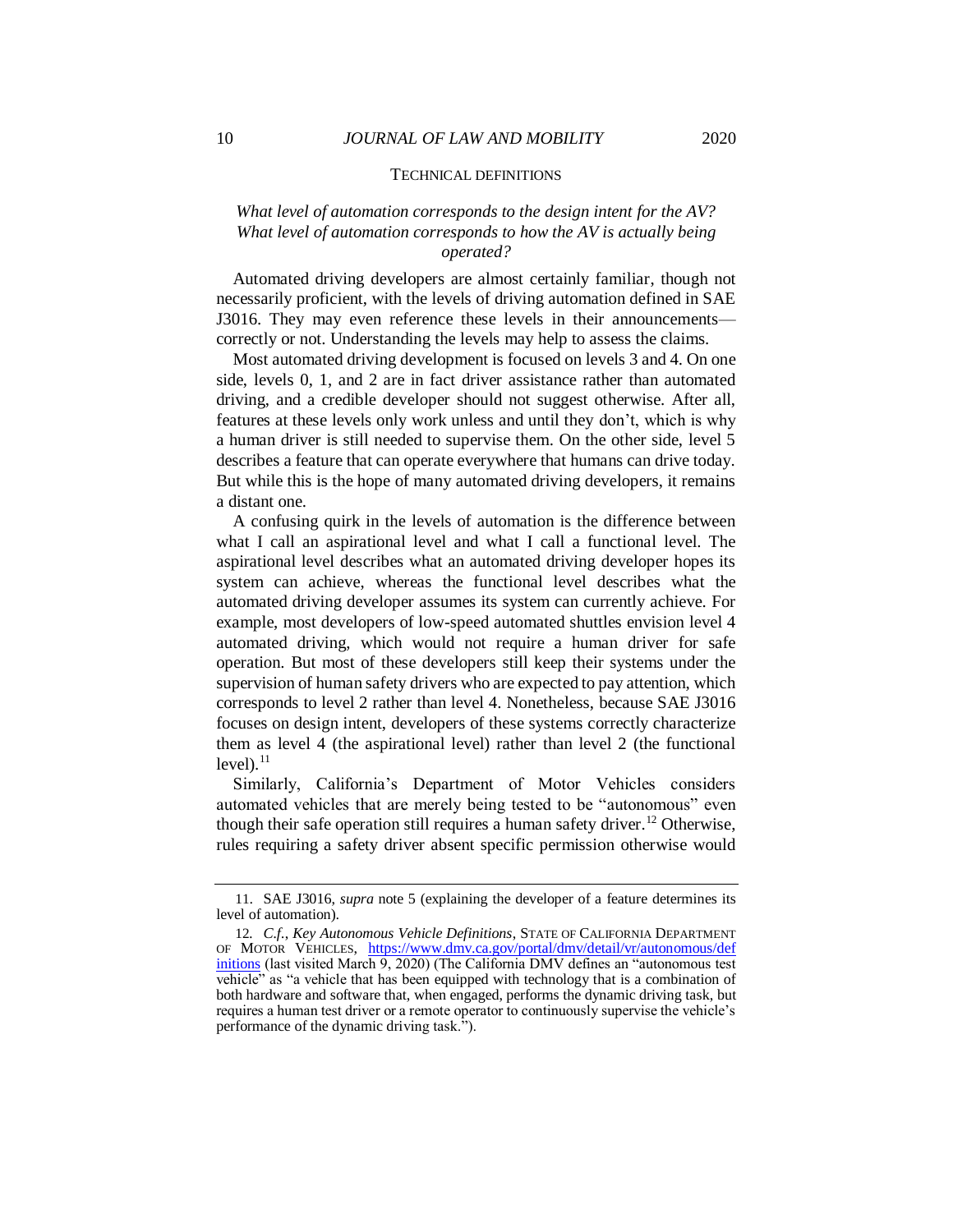apply to a null set. Because of this interpretation, companies that are testing or deploying automated driving features in California must comply with these rules, while companies that are testing or deploying mere driver assistance features need not. This is why Uber needed permission to test its automated vehicles in California, but Tesla did not need permission to make its Autopilot or Smart Summon driver assistance features available in that state.<sup>13</sup> Yet, as these examples suggest, testing an automated driving feature is in many ways technically indistinguishable from using a driver assistance feature.

Asking about the aspirational level of automation invites a company to make a public characterization that has marketing and regulatory implications. And asking about the functional level of automation invites a company to temper its aspirations with the current limitations of its technologies.

References to the levels of automation may be helpful in discussions with companies but are generally not necessary or even helpful when reporting to the public. Instead, key phrases can more clearly communicate the current state of a given technology. Three of the most important are:

- "A driver assistance feature that still requires a human driver to pay attention to the road" (levels 1 and 2)
- "A vehicle that is designed to drive itself but needs a safety driver until it can reliably do so" (aspirational level 4)
- "A vehicle that drives itself without the need for a safety driver" (functional level 4)

## *In what environment is the AV operating? On roads open to other motor vehicles? To bicyclists? To pedestrians?*

Automated vehicles have been a reality for decades: They are called elevators, escalators, people movers, and automated trains. But whereas these vehicles operate in highly controlled environments, automated motor vehicles are particularly challenging in large part because the driving environments they will face are so challenging.

Below level 5, however, these driving conditions are limited. SAE J3016 terms these driving conditions the operational design domain, $14$  and this ODD is essential to defining an AV's capabilities. For example, some

<sup>13</sup>. This was understandably frustrating for Uber. *See* Anthony Levondowski, *Statement on Self-Driving in San Francisco*, (Dec. 17, 2016) (transcript available at Uber Newsroom). B*ut see* Bryant Walker Smith, *Uber vs. the Law*, THE CENTER FOR INTERNET AND SOCIETY: BLOG (Dec. 17, 2016), [http://cyberlaw.stanford.edu/blog/2016/12/uber](http://cyberlaw.stanford.edu/blog/2016/12/uber-vs-law)[vs-law.](http://cyberlaw.stanford.edu/blog/2016/12/uber-vs-law)

<sup>14</sup>*. See* SAE J3016, *supra* note 5.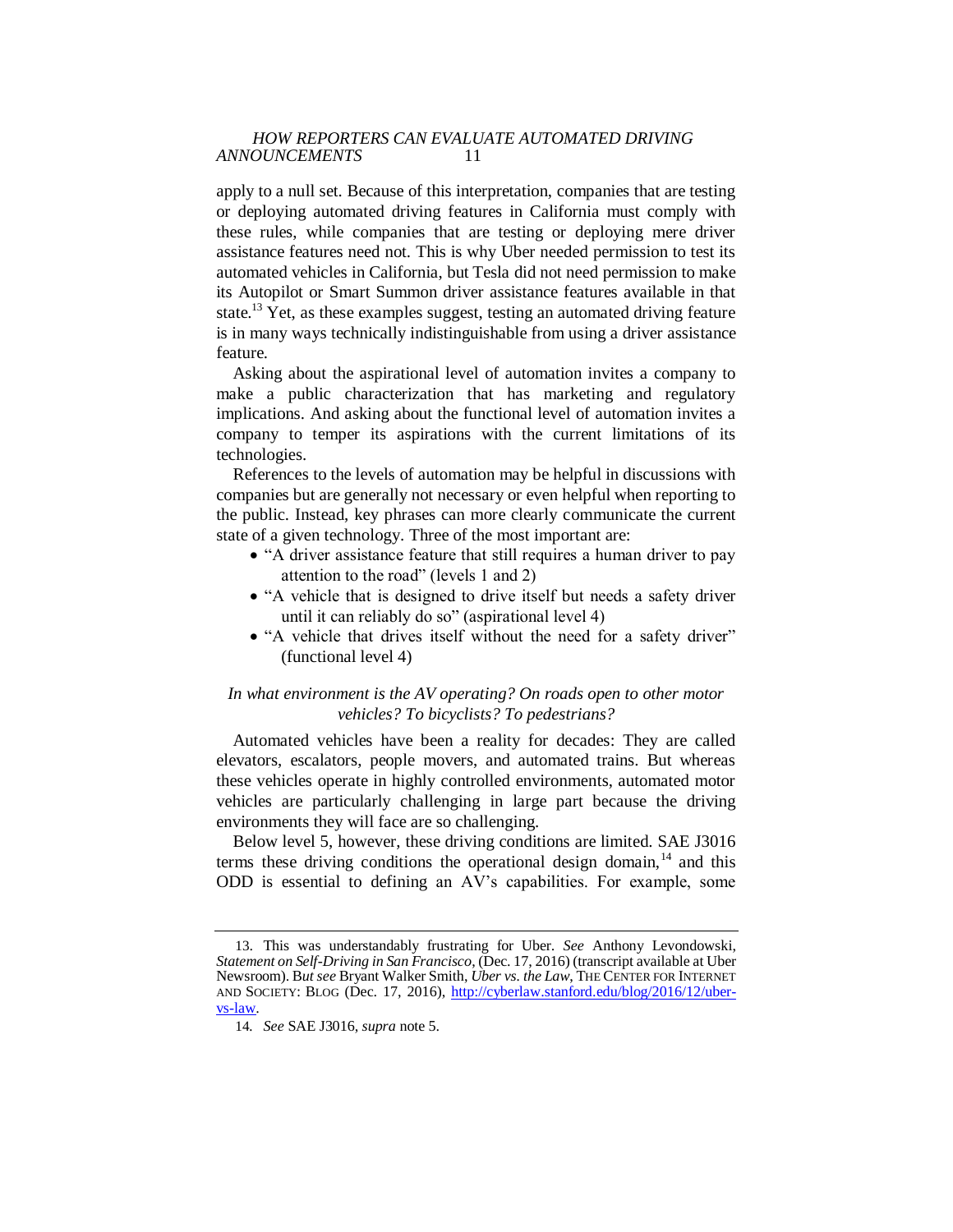automated driving features may operate only on freeways, and some AVs may be restricted to certain low-speed routes within certain neighborhoods. Indeed, early automation activities are generally characterized by some combination of slow speeds, simple environments, and supervised operations.

Developers should be upfront about these limitations in their announcements—and if they are not, reporters should ask whether and how the AVs mix with other road users, including pedestrians, bicyclists, and conventional drivers. There is a big difference, for example, between deploying in complex mixed traffic and deploying on a dedicated route with no other traffic.

As an aside: State vehicle codes apply to public roads, and they may also apply to private facilities such as parking garages and private roads that are nonetheless open to the public.<sup>15</sup> For this reason, AVs that are deployed only in privately controlled areas may still have to comply with state laws generally applicable to motor vehicles as well as state laws specific to AVs. Similarly, these laws may (or may not) also apply to delivery robots that travel on sidewalks and crosswalks.<sup>16</sup> Developers that suggest otherwise can be asked to explain the basis for their legal conclusion.

## *What infrastructure, if any, has been changed or added to support the AV in this environment?*

Many AV announcements involve specific tests, pilots, or demonstrations that may or may not be easily replicated in another location and scaled to many more locations. An AV that can accept today's roads as they are inconsistently designed, marked, maintained, and operated—will be much easier to scale than one that requires the addition or standardization of physical infrastructure. Even if they would be beneficial and practical, infrastructure changes are nonetheless important considerations in evaluating scalability. For this reason, automated driving developers should be asked to identify them.

*If the AV perceives that its path is obstructed, what does it do? For* 

<sup>15</sup>*. See, e.g.*, N.Y. VEH. & TRAF. LAW § 1100(a) (McKinney 2019) ("The provisions of this title apply upon public highways, private roads open to public motor vehicle traffic and any other parking lot, except where a different place is specifically referred to in a given section.").

<sup>16</sup>*. E.g.*, N.Y. VEH. & TRAF. LAW § 144 (McKinney 2019) ("Sidewalk. That portion of a street between the curb lines, or the lateral lines of a roadway, and the adjacent property lines, intended for the use of pedestrians."); *id.* at 159 (McKinney 2019) ("Vehicle. Every device in, upon, or by which any person or property is or may be transported or drawn upon a highway, except devices moved by human power or used exclusively upon stationary rails or tracks.").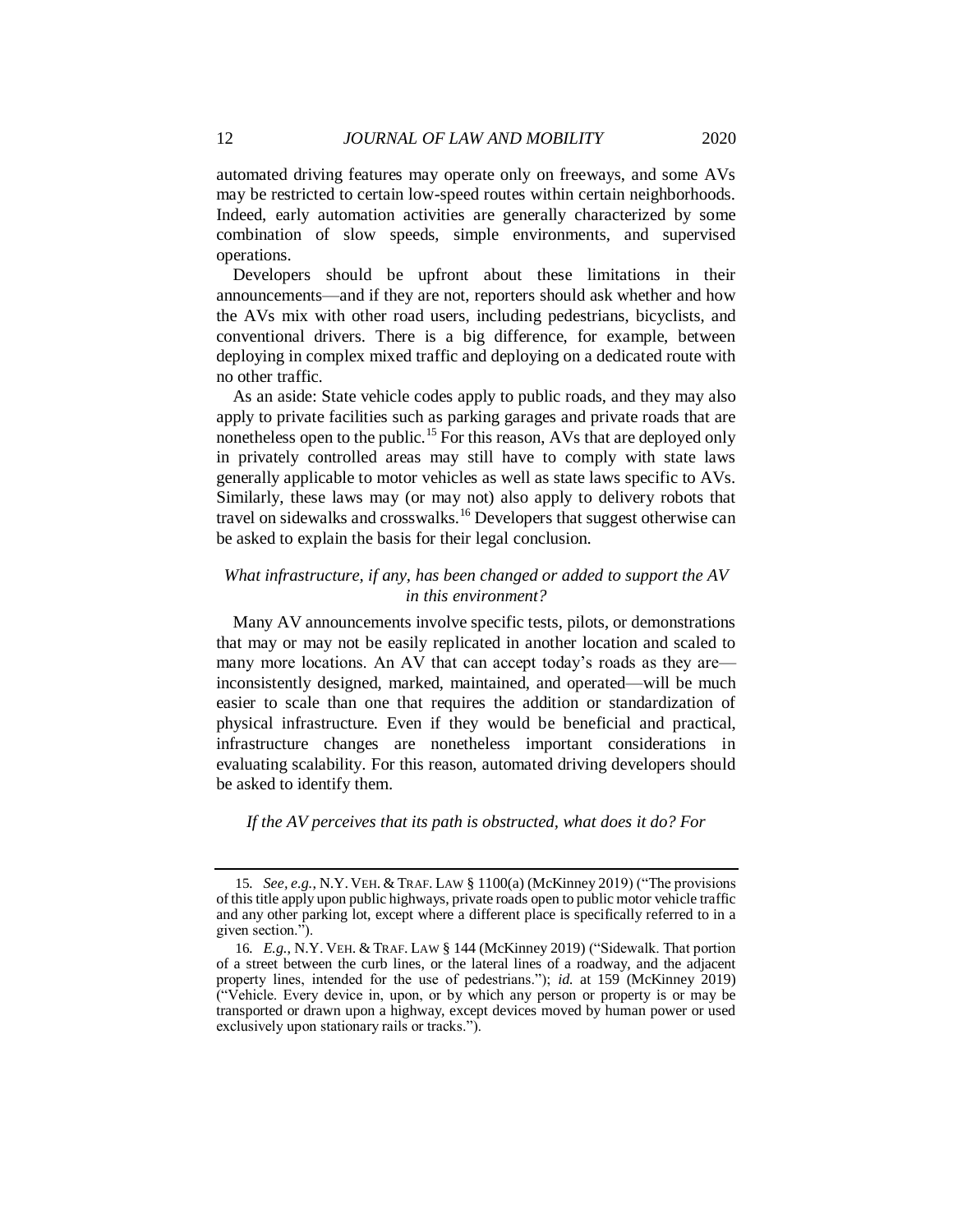## *example, does it wait for the obstruction to clear, wait for a person to intervene, or plan and follow a new path?*

Even infrastructure that is well maintained will still present surprises, and how an AV is designed to deal with these surprises provides some insight into its sophistication. Many early automated vehicles would simply stop and wait if a pedestrian stepped into their path (or a drop of rain confused their sensors). Even today, many AVs rely on frequent human intervention of some kind. This question accordingly invites a developer to describe the true capabilities of its system.

#### **DEPLOYMENT**

# *What is the AV's deployment timeline? For how long will it be deployed? Is this a temporary or permanent service?*

Many recent AV announcements have focused less on technical capabilities and more on actual applications, from shuttling real people to delivering real products. These specific applications often involve partnerships with governments, airports, retailers, shippers, or property managers. But it can be unclear whether these applications are one-time demonstrations, short-term pilots, or long-term deployments. Querying and, in the case of public authorities, requesting records about—the duration of these projects helps to understand their significance.

## *Who can buy the AV or its automated driving feature? Under what conditions?*

There is an important difference between an automated driving developer that is marketing its actual system and a developer that is merely marketing itself. Yet automated driving announcements tend to conflate actual designs, promises of designs, and mere visions of designs. Automakers previewing new vehicle features, shuttle developers announcing new collaborations, and hardware manufacturers touting new breakthroughs all invite the question, "Can I actually buy this vehicle now?"

## *Who can ride in, receive products or services from, or otherwise use the AV? Under what conditions?*

This same logic applies to announcements about services that purportedly involve automated driving. The launch of an automated pizza delivery service open to everyone in a city is much more significant than the staged delivery of a single pizza by a single AV. So too with the automation of longhaul shipping, low-speed shuttles, and taxis. Services that at least part of the public can actually and regularly use are far more significant than one-off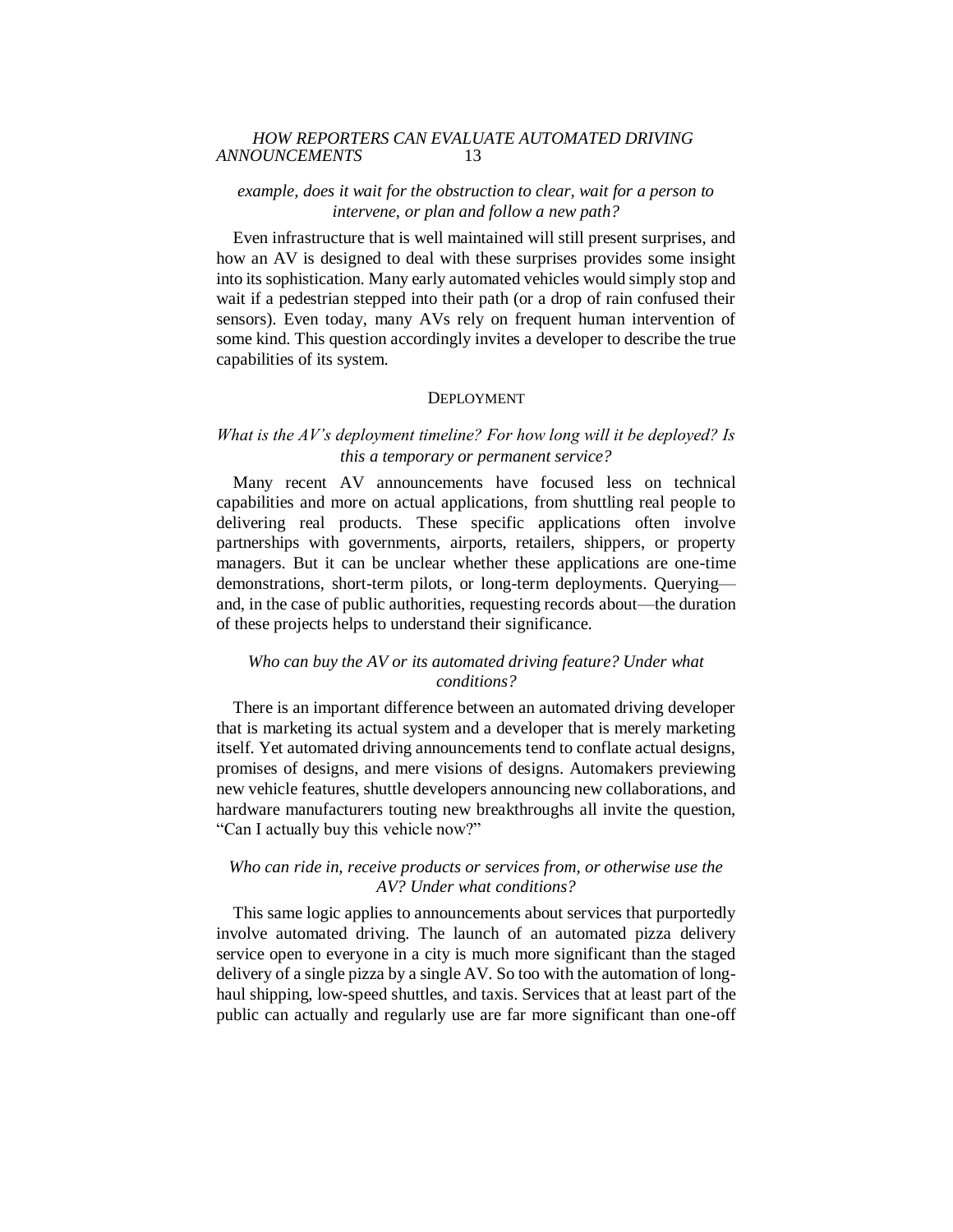demonstrations.

#### *As part of the deployment, who is paying whom? For what?*

For the reasons already discussed, the economics of early deployments can be hazy. Why are automated shuttles, each with its own safety driver, more cost-effective than conventional shuttles? Why are automated trucks, each with its own safety driver, more cost-effective than conventional trucks? The financial arrangements with project partners—especially public authorities subject to open records laws—can offer some insight into whether these early deployments provide tangible benefits or are instead largely exploratory or promotional.

## *What promises or commitments has the developer of the AV made to governments and other project partners?*

When project partners are involved for long-term rather than near-term benefit, it can be helpful to query their expectations. Imagine, for example, that an airport or retirement community announces its intent to host automated shuttles that are supervised by safety drivers. When has the developer of these shuttles suggested or promised that safety drivers will no longer be necessary? And who bears the cost of paying these drivers in the interim?

# *What previous promises, commitments, and announcements has the developer made about their AVs? Have they met them? Do they still stand by them? What has changed, and what have they learned? Why should we believe them now?*

Because innovation is unpredictable, claims about deployment timelines may turn out to be incorrect even if they are made in good faith. However, the companies (or people) responsible for these claims should acknowledge that they were wrong, explain why, and temper their new claims accordingly. Reporters should demand this context from their subjects and report it to their audience. Of course, a commercial emphasis on speed and controversy can make this especially challenging, in which case the headline "Company X makes another claim" could at least be used for the more egregious offenders.

#### **SAFETY**

*Why do the developer of the AV and any companies or governments involved in its deployment think that the deployment is reasonably safe? Why should we believe them?*

While the broader topic of AV safety is beyond the scope of this article, it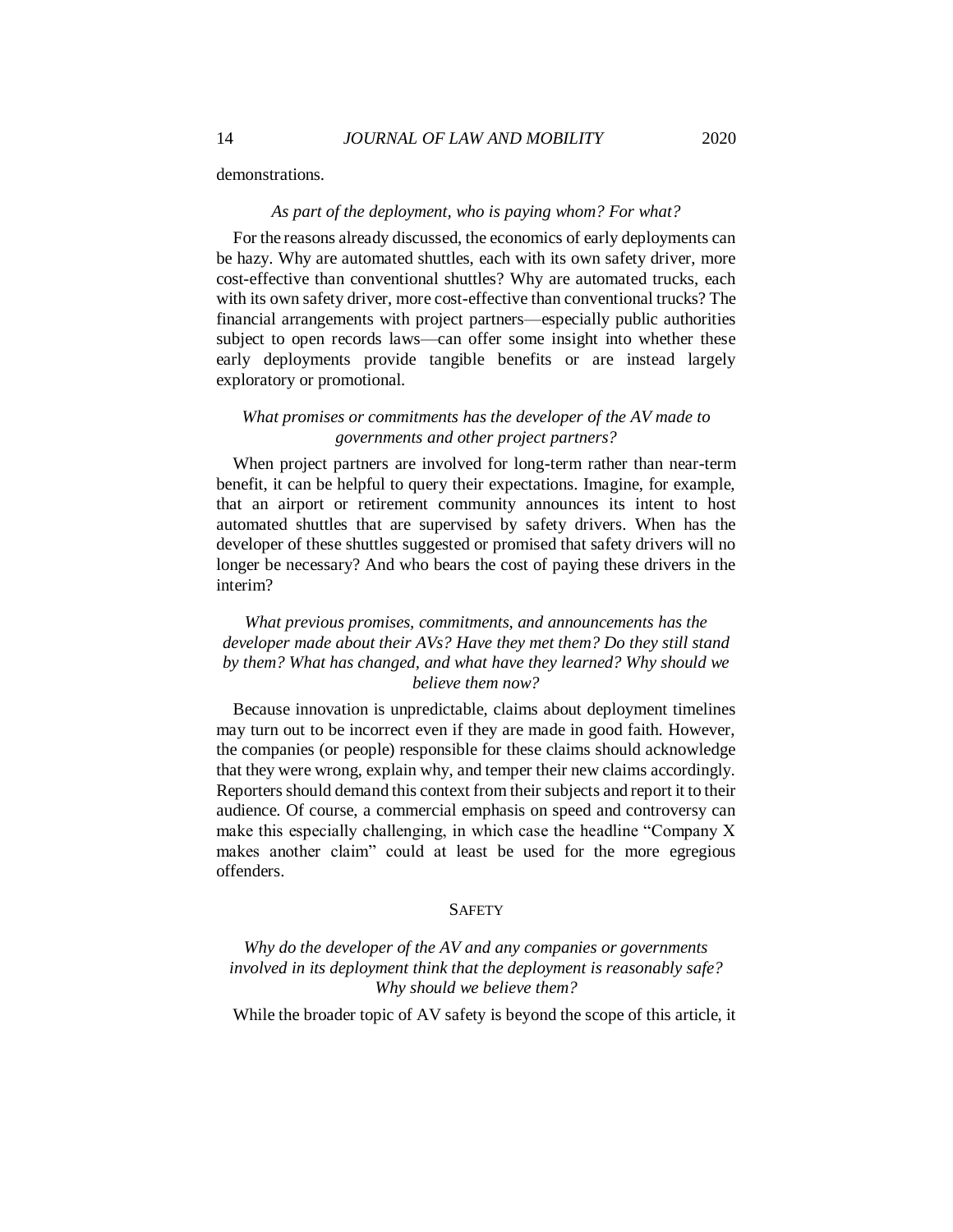should occupy a prominent place in any automated driving announcement. For years, I have encouraged companies that are developing new technologies to publicly share their safety philosophies—in other words, to explain what they are doing, why they think it is reasonably safe, and why we should believe them. Journalists can pose these same questions and push for concrete answers.

The phrasing of these questions matters. For example, a company might explain that its AV testing is reasonably safe because it uses safety drivers. But it should also go further by explaining *why it believes* that the presence of safety drivers is sufficient for reasonable safety. Conversely, if a company does not use safety drivers, it should explain why it believes that they are not necessary for reasonable safety. And in answering these questions, the company may also have to detail its own view of what reasonable safety means.

In this regard, it is important to recognize that safety is not just a single test. Instead, it includes a wide range of considerations over the entire product lifecycle, including management philosophy, design philosophy, hiring and supervision, standards integration, technological monitoring and updating, communication and disclosure, and even strategies for managing inevitable technological obsolescence. In this way, safety is a marriage rather than just a wedding: a lifelong commitment rather than a one-time event.

## *What will the developer of the AV and any companies or governments involved in its deployment do in the event of a crash or other incident?*

Safety is not absolute. Indeed, just because an AV is involved in a crash does not mean that the vehicle is unsafe. Regardless, an AV developer should have a "break-the-glass" plan to document its preparation for and guide its response to incidents involving its AVs. (So too should governments.) How will it recognize and manage a crash? How will it coordinate with first responders and investigators? A developer that has such a plan—and is willing to discuss the safety-relevant portions of it—signals that it understands that deployment is about more than just the state of the technologies.

#### **REEVALUATION**

## *Might the answers to any of these questions change during the deployment of the AV? How and why? What will trigger that change?*

This article ends where it began: Automated driving is complex, dynamic, and difficult to predict. For these reasons, many of an AV developer's answers to the questions identified here could evolve over the course of a deployment. On one hand, the realties of testing or deployment may demand